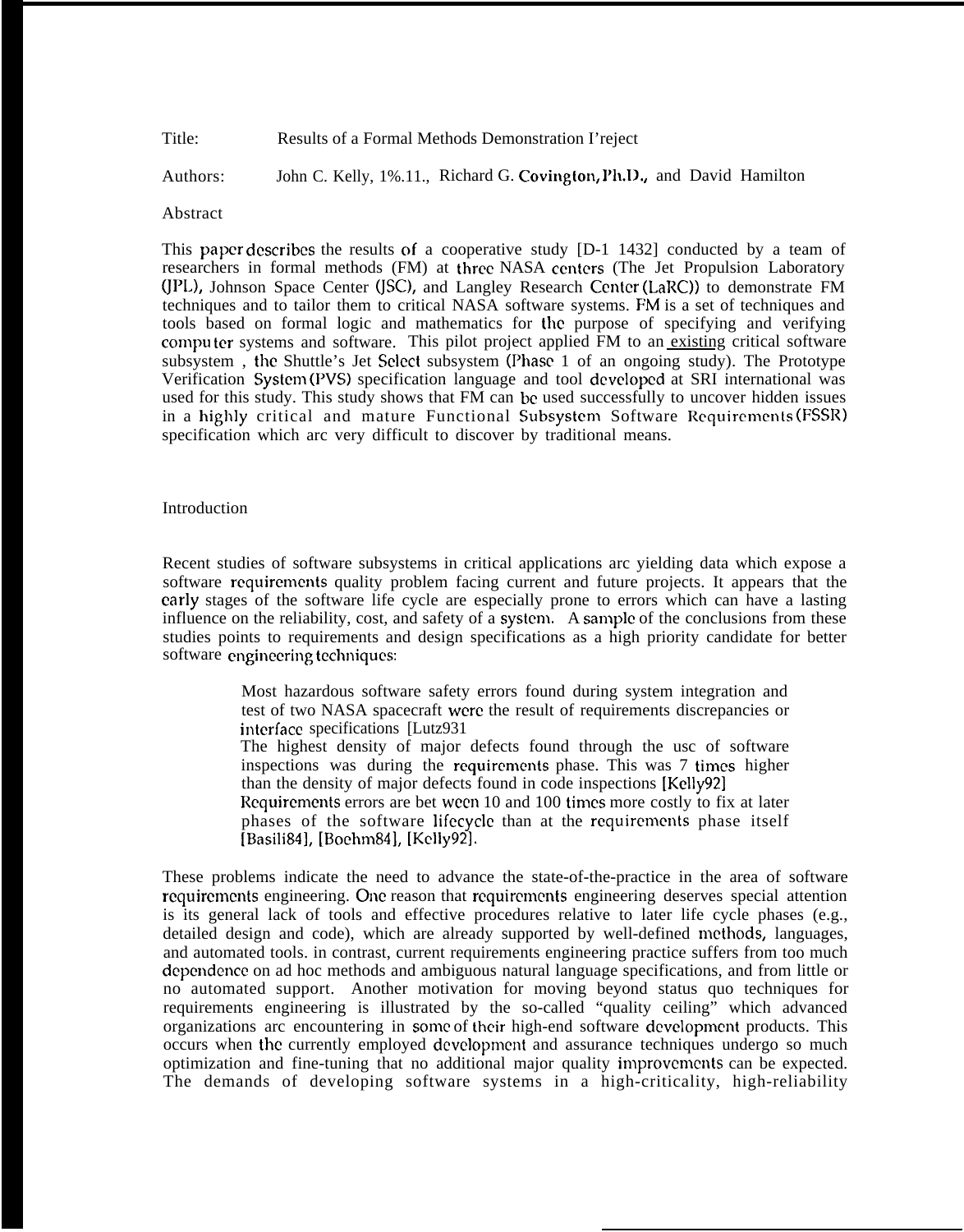application domain obliges these organizations to investigate new software engineering techniques which can potentially break through current quality ceilings.

Research into emerging Formal Methods (FM) techniques and tools has produced improved approaches to these problem areas. FM is a collection of disciplines and techniques based on discrete mathematics and formal logic, applied to the problems of specification and verification of systems. FM stands in contrast to traditional rcquircmcnts tcchniqucs, which arc characterized by specifications written in English prose ("shahs") accompanied by various types of diagrams. FM offers significant potential for improvement over traditional techniques by augmenting thcm with specifications written in a rigorous formal language, which may then be subjected to automated formal deductive reasoning in order to prove important claims about the specification. The disciplines from mathematics and logic that give Formal Methods its foundation include (1) the predicate calculus (first-order logic) and higher-order logics, (2) rccu rsivc function theory, (3) the lambda calculus, (4) programming language scmant its, and (5) discrete mathematics (number theory, set theory, abstract algebra, etc.)

This paper illustrates some of the benefits of a FM approach by reporting on an application of FM techniques to a software function of the Space Shuttle On-Orbit Digital Auto Pilot called Jet Select. Shuttle software is an example of an ultra-high-quality systcm that is the product of a very cxtcnsivc traditional dcvclopmcnt, quality assurance, and testing program. The function of Jet Select is to choose which thrusters (or jets) to fire, based on calculated desired changes to the Shuttle's direction of motion and attitude, from a total of 44 thrusters distributed over the Shuttle's surface. In making this choice, Jet Select must ignore certain classes of jets for safety or mission configuration considerations. The classes of jets to bc ignored depend on jet availability, moding constraints and type of direction change. The application of FM to Jet Select allowed a ncw way of looking at the Jet Select system, and suggested ncw lines of reasoning in critiquing the rcquircmcnts and the realization of those rcquircmcnts

In the next section wc detail the steps of the technical approach used in applying FM techniques to Jet Select. In Section 111, wc present some of the most important results from the study, Finally, in Section IV, wc discuss the significance of those results, especially with regard to the potential future role of FM in the development life cycle for high-criticality Systems.

### 11. Technical Approach

,

The goal of this study was to apply FM to an existing system, demonstrating how the approach could lead to a new understanding of the systcm and provide new lines of reasoning to guide the critique of intcrrncdiatc development products (e.g., rcquircmcnts, design, etc.). This goal was later augmented to demonstrate more explicitly the importance of levels of abstraction (i.e., different hierarchically arranged views of the system from requirements through design to implementation), and to demonstrate how FM helps to organize and link these levels. The FM tool used for the study was the Prototype Verification System (PVS), developed at SRI international [Shankar93], PVS is a forma] specification language environment which allows specifications to be written in a predicate calculus notation. The PVS environment also supports automated parsing, type checking and theorem proving .

The FM team started by examining the existing requirements for Jet Select as documented in the FSSR (Functional Subsystem Software Requirements). The FSSR notation is a mixture of prose, tables, and "wiring diagrams" (digital logic functional boxes and data lines that represent the software requirements). The requirements were divided into three independent parts --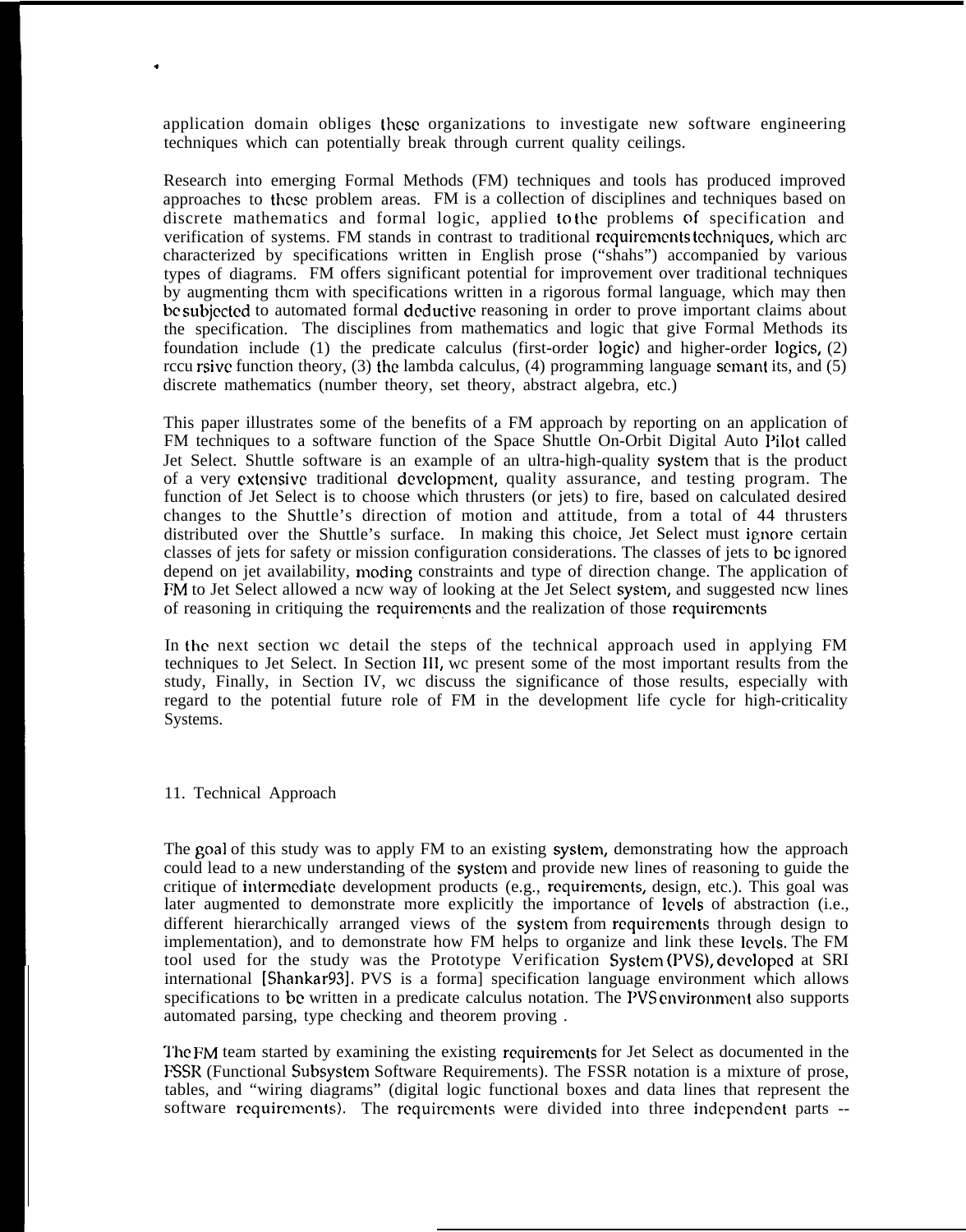Primary Jets, Failure Reconfiguration, and Vernier/ALT Jets --, and common interfaces, data t ypcs, and formats were established. The rcquircmcnts were then translated directly into PVS. The second step would normally be to state important properties of the system that should be satisfied by the formal definition of the system, Instead, since the existing FSSR was at an implementation level of detail, the team developed higher level "as-built" documentation in order to show how formal methods can bc used at earlier lifccyclc phases. This reconstruction of higher Icvcl structures was restricted to the Vernier/ALT Jets subsection of Jet Select. PVS specifications for three different views of Vernier/ALT Jets were then ultimately produced, corresponding to requirements, high-level design, and low-level design. The levels were established through a mix of activities, including emulation of FSSR descriptions, private conversation.s with Shuttle rcquircmcnts analysts (RAs), and an examination of the HAL/S source code for Jet Select. At the requirements level, a list of 14 properties was stated and proved. At all levels, lists of issues were maintained and communicated to the software development team for evaluation.

## 111, Results

### ISSUES AT THE DETAILED-DESIGN LEVEL (FSSR LEVEL SPECIFICATION)

- At this level of abstraction, informal models (state and execution flow diagrams) were developed of the "as-built" Vernier/ALT Jets component of Jet Select, based on the code. These Iow-level informal models enabled the team to compare the as-built Vernier/ALT Jets software to the working description in the FSSR. An Ada emulator based on the FSSR and the PVS specification was also dcvclopcd for part of the subsystcm to investigate the dynamic aspect of the specification. The PVS formal specification at this level was based upon the FSSR specification, cxccpt in the case of a discrepancy bctwccn the FSSR and the informal code rnodcl. In these cases, the issue was documented against the FSSR for further investigation by a cognizant Shuttle requirements analyst (RA). Some of these issues were resolved as misunderstandings by the FM team and removed from the list. At the cnd of this portion of the demonstration study the list contained the 46 items summarized below:
- 1 lncorrcct Logic in the FSSR document (but not in the code)
- 1 Circular Reasoning in the FSSR document (but not in the code)
- 1 Redundant Test (also appearing in the code)
- 5 Confusing Logic Notation in the FSSR document
- 3 Type Mismatches in the in the FSSR document
- $\bullet$ 3 Typos (i.c,, misspellings) in the FSSR document
- $\bullet$ 3 Confusing Notation in the FSSR document
- 29 Clarifications needed for the FSSR document to bc self explanatory

As a result of this part of the demonstration study, a Documentation Change Request was written and submitted to update the FSSR to more accurately match the current code implemcntat ion, The demonstration also contributed to establishing the credibility of the FM team mcrnbcr's approach to technical] y anal yzing the Jet Select function, 1 t should bc noted that although significant changes to the FSSR documcpt may result from this study, the Shuttle Jet Select software subsystem itself was not found to contain defects which would adversely affect its functionality. Given the thoroughness of the testing which is performed on each operational increment of the Shuttle's Flight software, this was not unexpected. However, the onc redundant intcrna] test which the Jet Select software performs is indicative of the way in which a formal analysis approach can complement testing.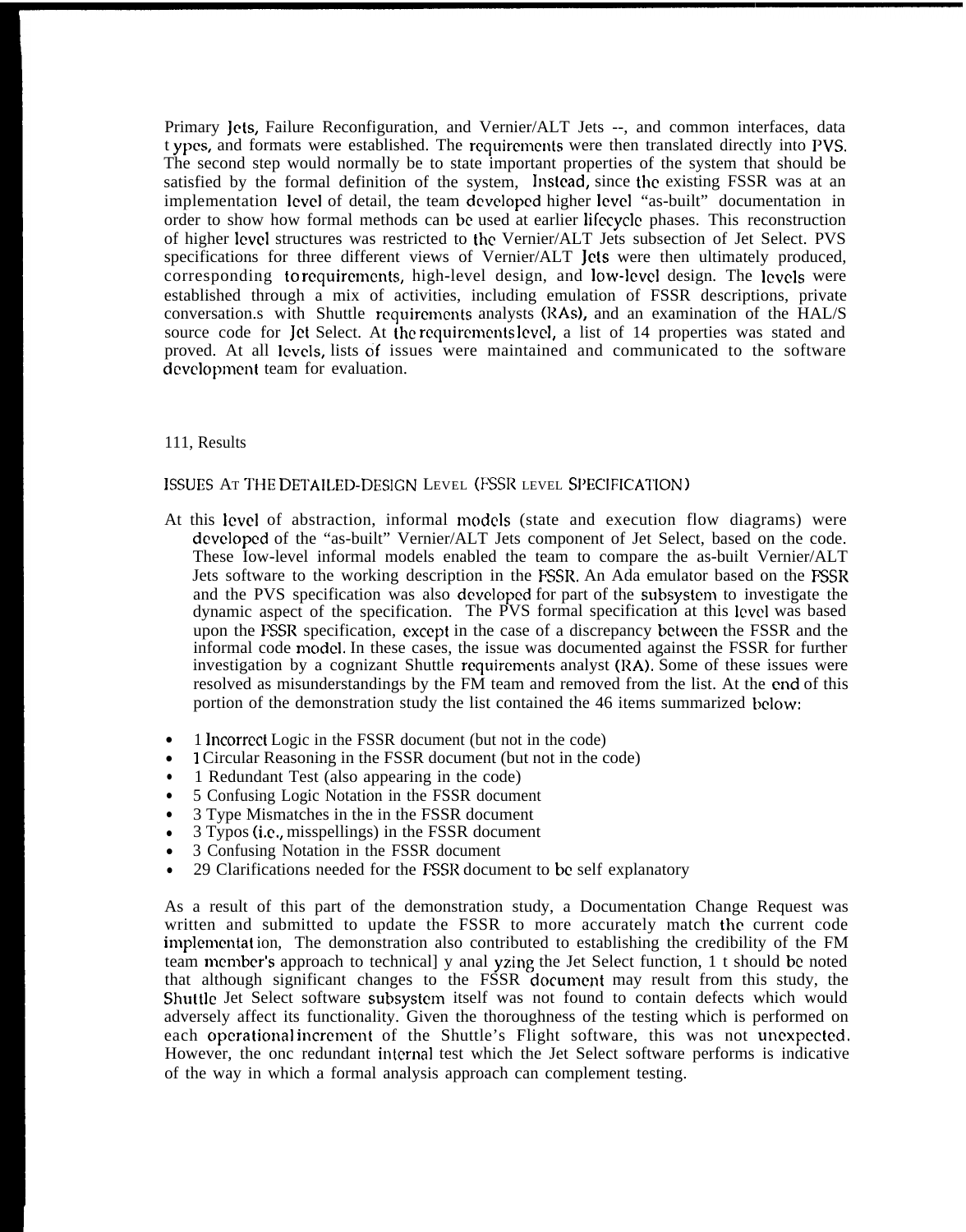One of the desires of the team was to demonstrate the use of automatically steered theorem provers. Since the properties which the RA's were interested in having proved or disproved were at a significantly higher level abstraction, it was decided that it would be fruitful to reconstruct higher levels of informal and formal specifications to achieve this goal. This would enable the example to guide projects which are currently under development, and do not have the Shuttle's detailed level of FSSR specifications.

### **ISSUES AT THE HIGH-LEVEL DESIGN LEVEL**

The next level of abstraction was the specification of the high-level design level. At this level, the FSSR wiring diagrams were coalesced into a half-dozen essential functional boxes, and individual data interfaces were aggregated into more structured data that was passed bctwccn functional boxes. The basic intent and operation of the system could bc more readily inferred visually from the high-level design, This step required the FM team, with the help of the Jct Select domain experts, to probe the intent of the system designers in order to reveal the true underlying requirements. State diagrams were created to generalize the concrete design details and reveal underlying structure. At this level the intent of the branching decisions in selecting the appropriate jets were clarified and more key data t ypcs were identified.

The following is a list of issues uncovered by the high-level specification exercise.

- 1 Incompletely documented variable in the FSSR document,
- 1 Inconstant use of notation in the FSSR document
- 1 Apparent no-op in the FSSR document and the code

#### **ISSUES AT THE REQUIREMENTS LEVEL**

Motivated by the products of the FM excrcisc at the high-level design level and by a list of essential Jet Select requirements compiled by Shuttle requirements analysts, key features of Vernier/ALT Jets were captured an additional layer of PVS specification at the requirements level. Lemmas stating the required behavior of the system were proven. Several issues that were raised during the requirements analysis in this step have been docu mented and brought to the attention of the Shuttle's domain specialist in this area.

Evaluation of the issues raised during the creation of the requirements level specification is somewhat problematic since there does not exist a working Shuttle document to use for comparison purposes. The FSSR maps more directly to the detailed design level, The issues from the requirements level are generally involve more global questions, which have been resolved in ways that were undocumented (or recorded in places unknown to the FM team) during the original development. The requirements issues listed below have not led to any known functional errors in the operational code. However, these high-level issues have motivated renewed efforts to understand some of the original decisions facing the designers of Jet Select subsystem.

- Possible attempts to use failed non-downfiring vernier jets.
- Non-positive dot product between desired direction vector and jet d ircction vector
- Cannot decide to fire a second jet until decision to fire first jet is completed
- Downmoding to free drift is not done by Jet Select
- The terms "failed" and "unavailable" arc both used in the requirements, but only the term "unavailable" is defined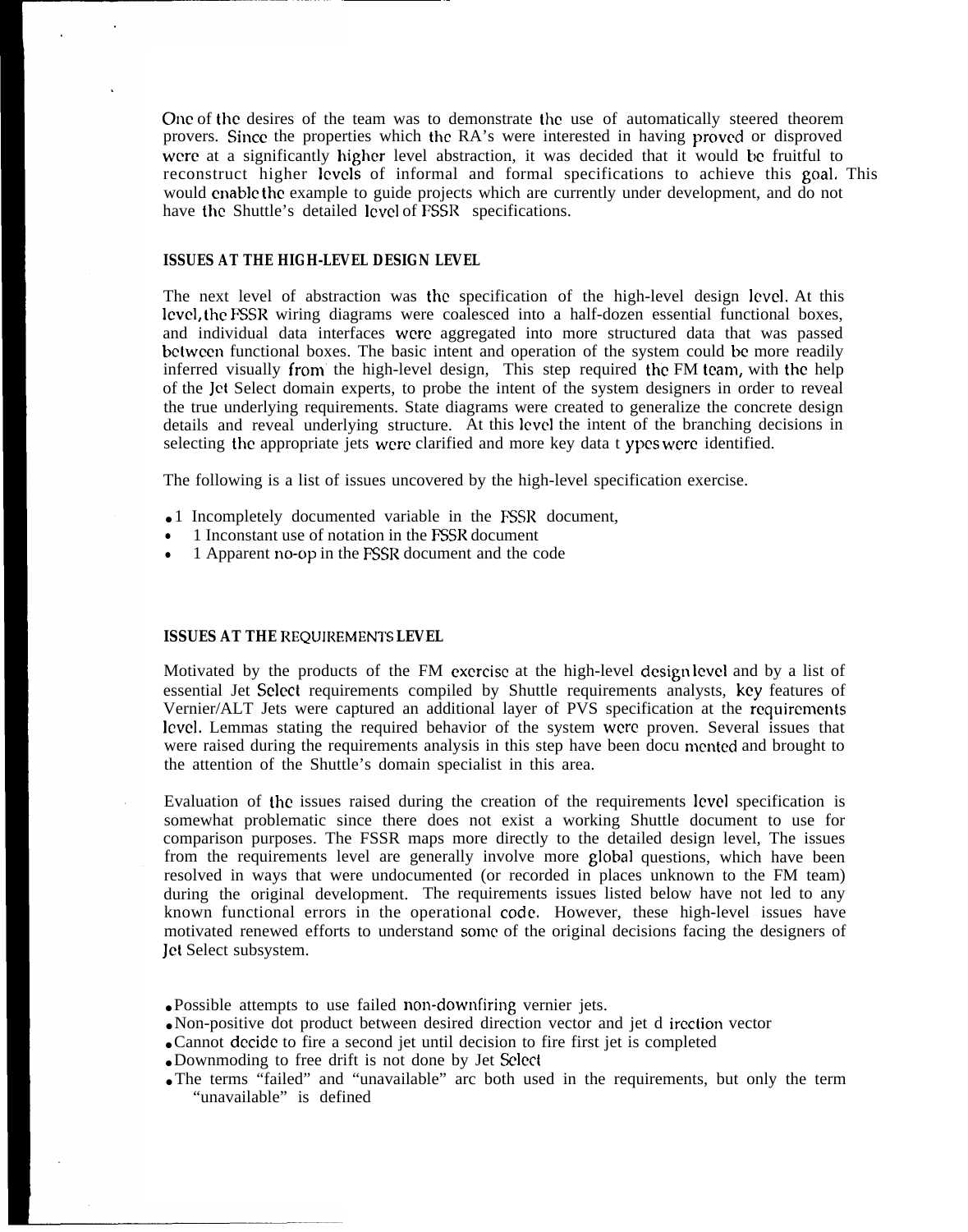• Pulsing of primary jets inconsistent in the case of failing to find a jet to fire

## 1 V. Discussion

This task has demonstrated the thoroughness of a FM analysis by finding issues in a mature Jet Select FSSR document and implemented code, uncovering hidden requirements and assumptions, and developing a requirements level formal specification of Jet %lect that yields a deeper understanding of the overall subsystem functionality, The three components of formal specifications, computer-aided proofs, and emulators all contributed to the analysis of specifications, from software requirements through detailed design. Although these techniques require additional cost, the reasonable incrcasc in cxpcndit urc is warranted for highly critical systems where human lives and NASA spacecraft arc at risk.

Formal Methods dots not replace empirical testing. Especially in the domain of highcriticality systems, testing is always an essential step to demonstrate that the irnplcmcntcd system complies with its requirements. However, Formal Methods can assist the assurance process by uncovering problems earlier in the software dcvcloprncnt Iifccyclc than testing and adds considerabl y more rigor to existing assu rance techniques for early lifecycle engineering products.

Conclusions from this study include:

- Issues Uncovered. Many issues and questions were raised during this study. The issues list is itself compelling cvidcncc that FM provides' a rigorous and very productive approach to validating specifications. In total, over 50 questions and issues were raised and categorized. Some of these issues were significant enough to bc bundled together to form a ncw Change Request for future updates to the Jet Select FSSR document,
- Cost. This study did not focus on the detailed collection of cost metrics associated with FM. However, it dots appear that the costs arc within reason and arc roughly comparable to the current cost of rcquircmcnts analysis. When considering highly critical subsystems the cost arc not prohibitively expensive.
- Potentially incrcascd capability for future analysis of Jet Select. This case study has documented the Jet Select requirements in a formal notation that supports automated analysis for validation. Additionally, the augmented levels of specification provided by this project yield a basis for analyzing incremental changes to the existing systcm. Formalizing the rcquircmcnts level specification has allowed the FM team to validate a set of system level properties not addressed elsewhere, and to document previously implicit information and underlying assumptions in an unambiguous language.

# V. Acknowledgements

Contributors to this case study in addition to the authors include, from the Jet I'repulsion Laboratory: Mori Khorrami, Robyn Lutz, Ph. D.; from Johnson Space Center: Ernie Fridgc, Doc